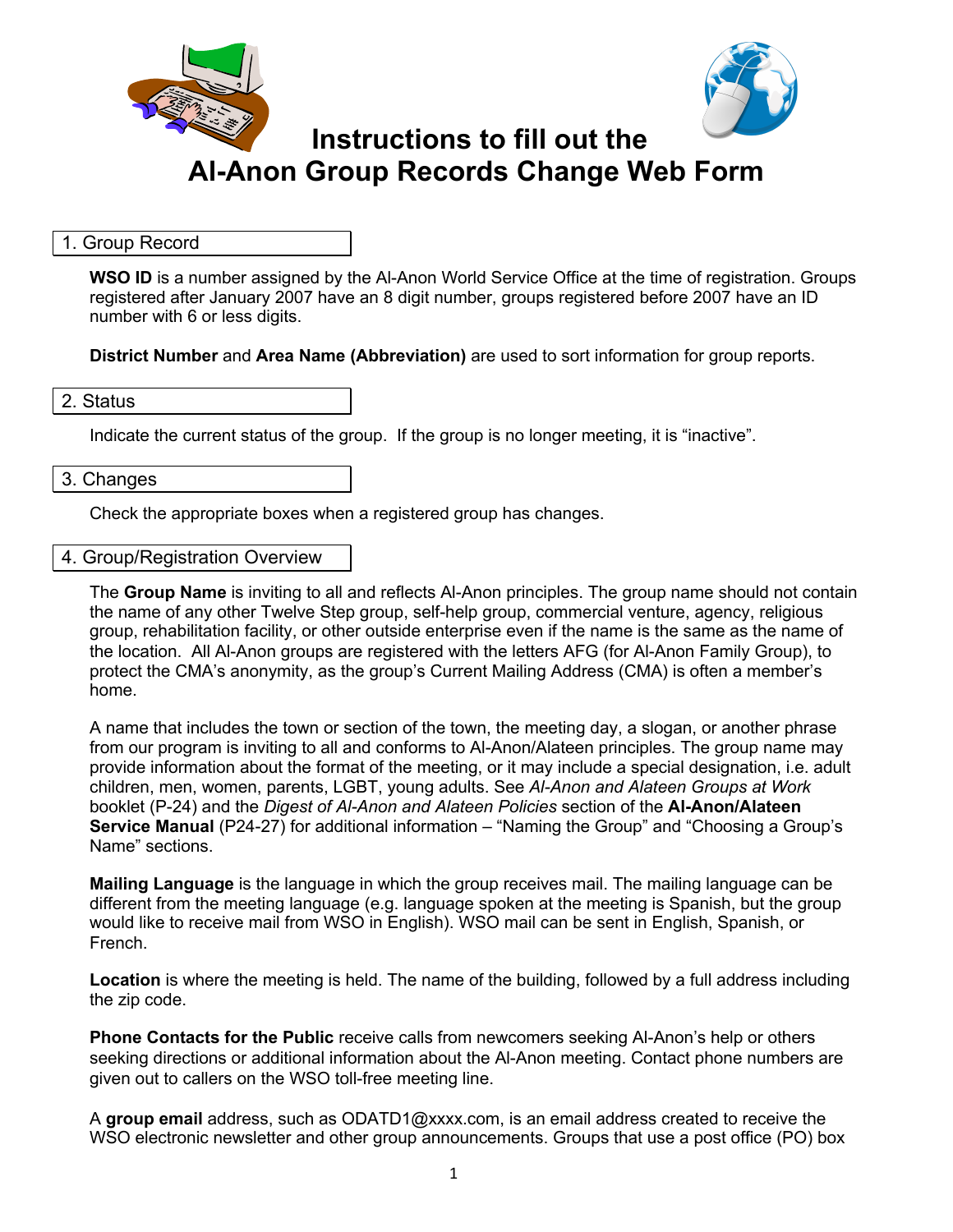as their CMA address and groups that create a group email address enter that email address here. When an individual member's email is used for group mail, enter that in the CMA section (number 6).

#### 5. Meeting Details

**Meeting Day/Time** is the day of the week and time of the meeting. Please check AM or PM. **Meeting Attendees:** refers to who will be attending the meeting

- **Families and Friends only (Closed meeting)**: A meeting that is available for Al-Anon members and prospective members only. Anyone who has been affected by someone else's drinking is welcome.
- **Families, Friends and Observers welcome (Open meeting):** A meeting that welcomes observers seeking information about Al-Anon such as professionals, medical personnel, students, reporters, etc., as well as newcomers and members of Al-Anon.

See info in the *Al-Anon and Alateen Groups at Work booklet* (P-24).

**Language Spoken** is the language spoken at the meeting.

**Member Count** is an estimate of the number of members who regularly attend the meeting.

**Beginners** Some groups may decide to hold special beginners' meetings in conjunction with the regular group meeting, to provide newcomers with a simple introduction to Al-Anon. These beginners' meetings are served by the Group Representative of the hosting A-Anon group, and do not register as a separate group. Check the "Beginners" box for these special beginner meetings.

Other Al-Anon groups offer a beginner format as a way to attract newer members. These groups are registered separately and have a Group Representative. They may use "Beginner" as part of their group name. Do not check the "Beginners" box.

**Introductory** meetings can be held at institutions, such as hospitals, treatment centers, and shelters, or any other location where families and friends of alcoholics gather. Attendance changes frequently. Such a meeting is not considered an Al‑Anon group and does not have its own Group Representative. Experienced Al‑Anon members share the responsibilities for conducting introductory meetings and for inviting those in attendance to try a regular Al‑Anon or Alateen meeting. Al‑Anon groups, directly or through their district, are encouraged to help with the cost of literature and other expenses for introductory meetings. Members must comply with the security requirements of the meeting location.

**Limited Access:** There are Al-Anon groups where meeting access is limited due to the facility's entry restrictions. These groups meet at sites such as military bases, institutions, industrial plants, or schools.

**Special Needs:** This group provides special features such as, **Handicap Access**, **Child Care**, **Fragrance Free, Smoking Permitted** or **Sign Language**.

**Location Instructions** provide important information about the group; e.g. meeting room #, or direction such as use the back door, etc. Simple steps such as adding signage throughout the building to direct people to the meeting room can also help newcomers.

**Additional Meeting:** Information for a multiple meeting can be provided in this section.